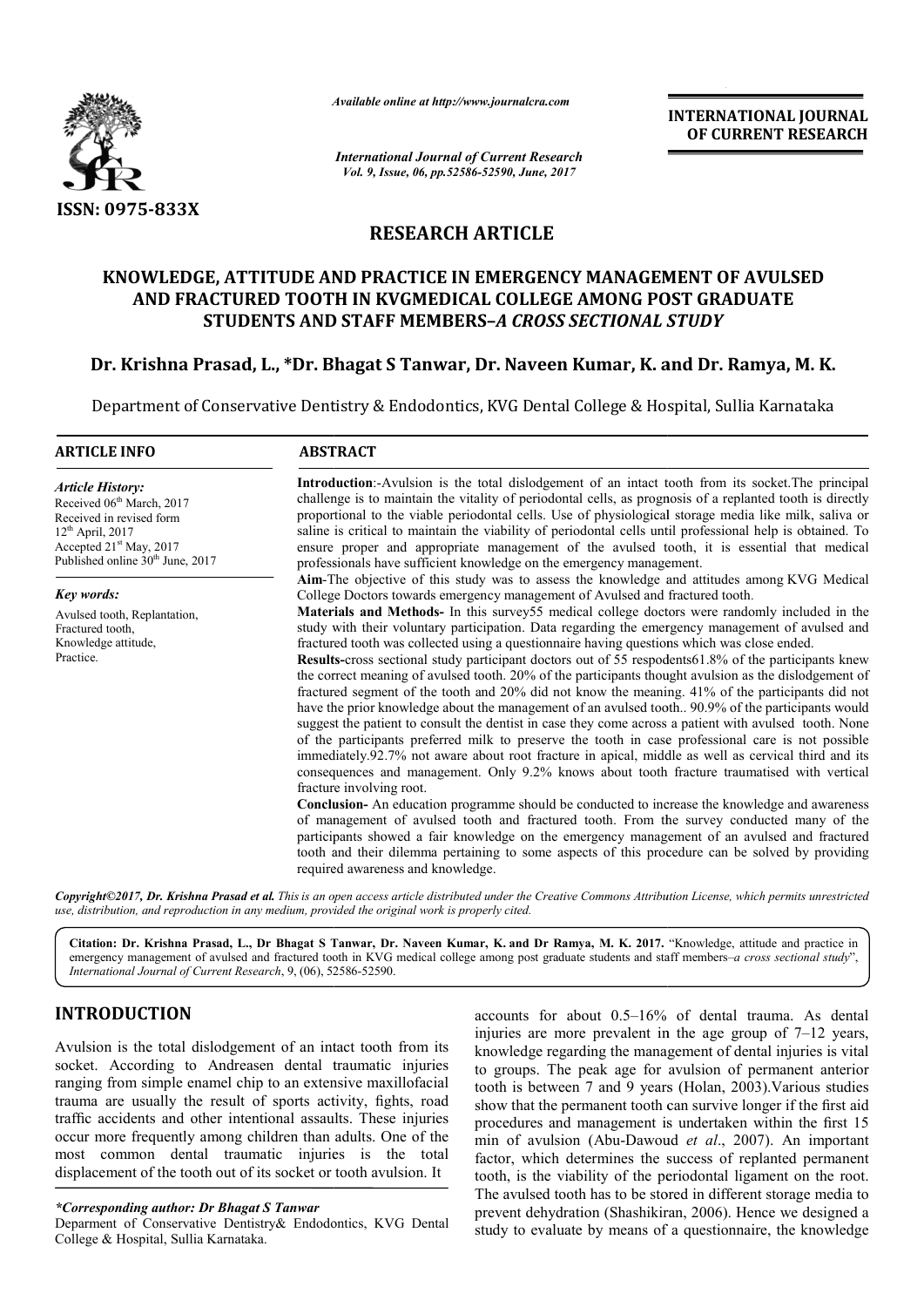and awareness of dental traumatic injuries among present and prospective post graduate student and staff members of a kvg medical college& hospital in sullia, DK karnataka.

**Aim and objective:** The aim of study is to assess the knowledge and awareness regarding the emergency management of dental traumatic injuries mainly avulsed and fracture tooth among the post graduate students and staff members in KVG Medical College & Hospital, Sullia.

# **MATERIALS AND METHODS**

**Source of the Data**: Ethical concern obtained from ethical community of kvg medical college. Questionnaires answered by post graduate students and staff members in KVG Medical College &Hosptal, Sullia.The present study will be a cross sectional questionnaire study conducted among post graduate students and staff members of a KVG Medical College, Sullia in Karnataka. The objective and procedure of study in advance will be explained to the subjects beforehand and volunteered participants were asked to assemble in a lecture hall on a predetermined date and time,

- Sufficient time were given to the students & staff for completing the forms. Later the forms were collected and the confidentiality maintained. All the post graduates and staffs members present on the day of the study were included in the study,
- The questionnaires collected from different published articles and the questions used in the study was condensed into 17 items covering the important aspects of study.
- Total of 55 questionnaires distributed among post graduate students and staff members. Confidentiality was assured to the participants.

## **Questionnaire**

1.What is avulsion of tooth ?

- a) Total dislodgement of intact tooth out of its socket,due to any trauma
- b) Dislodgement of fractured segment of the tooth due to any trauma
- c) Don't know exactly the phenomenon how & why

2.Do you have any prior knowledge about the management of avulsed tooth?

a) Yes b) No

3.Have you ever come across a patient with avulsion of tooth?

a) Yes b) No

4.What will be your suggestion?

a) Contact your dentist b) Wet the tooth c)Dry the tooth d) Discard the tooth saying it is of no use

5.In case if immediate professional care is not available and the tooth needs to be preserved, then what would be the best medium selected to preserve the tooth?

a) Water b) Saline c) Patients saliva d) Milk

6.What will be the ideal time for re implanting the tooth?

| a) $15 \text{ mins}$ | $b)$ 30 mins |
|----------------------|--------------|
| c) $45 \text{ mins}$ | $d)$ 1 hrs   |

7.You found the knocked-out tooth and it is dirty, will you?

- a) Wipe & clean the tooth with a tissue paper
- b) Clean the tooth with a tooth brush
- c) Rinse the tooth gently under running tap water for a few seconds without scrubbing it.
- d) No need to clean the tooth because it is useless

8.If you were at a site where someone knocked-out a tooth, you would

- a) Not take any action
- b) Not take action because of the medico-legal consequences
- c) Be confident and replant the tooth

9. If a tooth is partialy avulsed/subluxated with injury to tooth supporting structures .what would you do?

- a) Wait and watch
- b) slight adjustment of opposing tooth to relieve occlusion.
- c) Splinting for 1 week to 10 days with soft diet advised for 10 to 14 days and follow up of tooth clinically and radiographically.

10. Do you know about management of avulsed tooth with open apex.?

a) yes b) no

11. Do you have attended any educational programm on traumatic management of avulsed tooth and regarding splinting ?

a)yes b)no

12. Do you able to differentiated between primary and permanent teeth?

a) yes b) no

13. Do you know about Management of primary avulsed teeth differ from permanent avulsed teeth?

a) yes b) no

## **Fractured tooth**

14. Do you know about if a tooth fracture in coronal part ?.you would

a) Do not take any action

b) Reffer to dentist and required for aesthetic concern

15. Are you aware about consequences and management of root fracture in apical, middle, as well as cervical third?

a) yes b) no

16. If a tooth traumatised with vertical fracture involving root. what would you do.?

a) do not take any action b) wait for few days C) evaluated radiographically & reffer to near dentist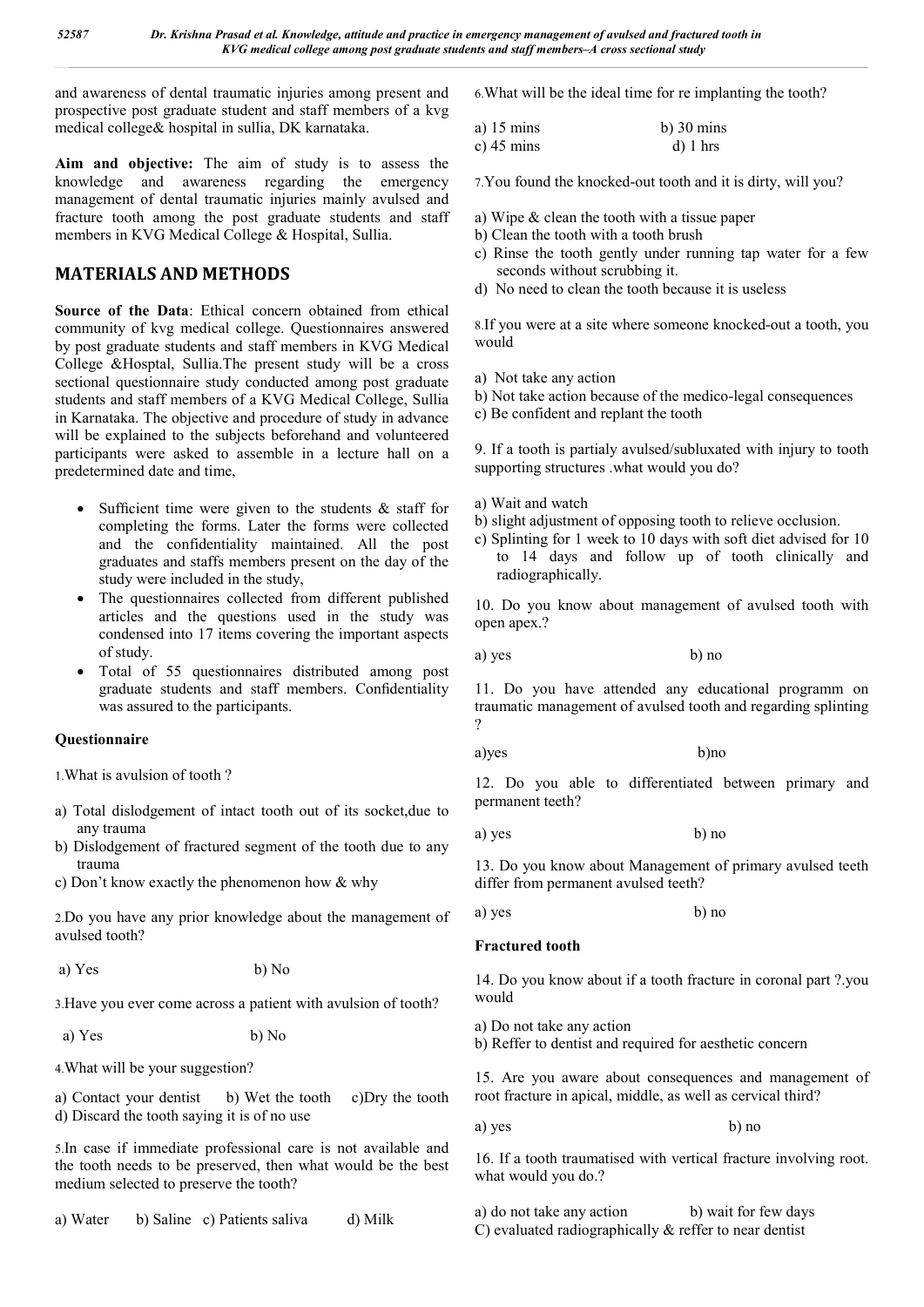17. If a tooth is slight displaced axially into alveolar bone (intrusive –luxation). what would you do?

- a) wait and watch for few days
- b) evaluated radiographically and reffer to near dentist as soon as possible.

#### **RESULTS**

Some important observations are presented with the help of bar graphs. 61.8% of the participants knew about the correct meaning of avulsed tooth, 20% of the participants thought avulsion as the dislodgement of fractured segment of the tooth and 20% participant did not know the meaning of avulsed tooth. And 41% of the participants did not have the prior knowledge about the management of an avulsed tooth. While 17.4% had received information during the medical course. 23.6 % of the participants had come across patients with avulsed tooth. 90.9% of the participants would suggest the patient to consult the dentist in case they come across a patient with avulsed and fractured tooth.



**Figure 1. Reimplantion of avulsed tooth**



**Figure 2. Storage media for avulsed tooth**



**Figure 3. Knoced out tooth**



**Figure 4. Partially avulsed tooth**



**Figure 5. Awareness regarding fractured tooth**



**Figure 6. Aware about consequences and management of root fracture in apical, middle cervical third tooth**

None of the participants preferred milk to preserve the tooth in case professional care is not possible immediately, where as 38.1% preferred water, 27% preferred saline and16% preferred patient's saliva.29% of the participants felt the tooth should be replanted with in half an hour, 25.5% felt replantation possible with in 45 min, 12.7% thought replantation possible with in 15 min, where as 30% did not answer. 34.5% felt the ideal time for replantation of avulsed tooth is 30 min, while If a tooth knocked- out and dirty 56.3% suggests rinse tooth gently under running tap water for a few seconds without scrubbing it. 21.8% suggests clean with tooth brush.7.2% wipe with tissue paper. While 9% suggests no need to clean because its useless. Whenits related to whether they have attended any educational program on management of traumatic avulsed tooth with splinting 83% did not attend educational programme.only16.5 % attended educational programme. In terms of cde/audiovisual.21.8% of the participants prefer to refer the patients to the dentist even if they are present at the site of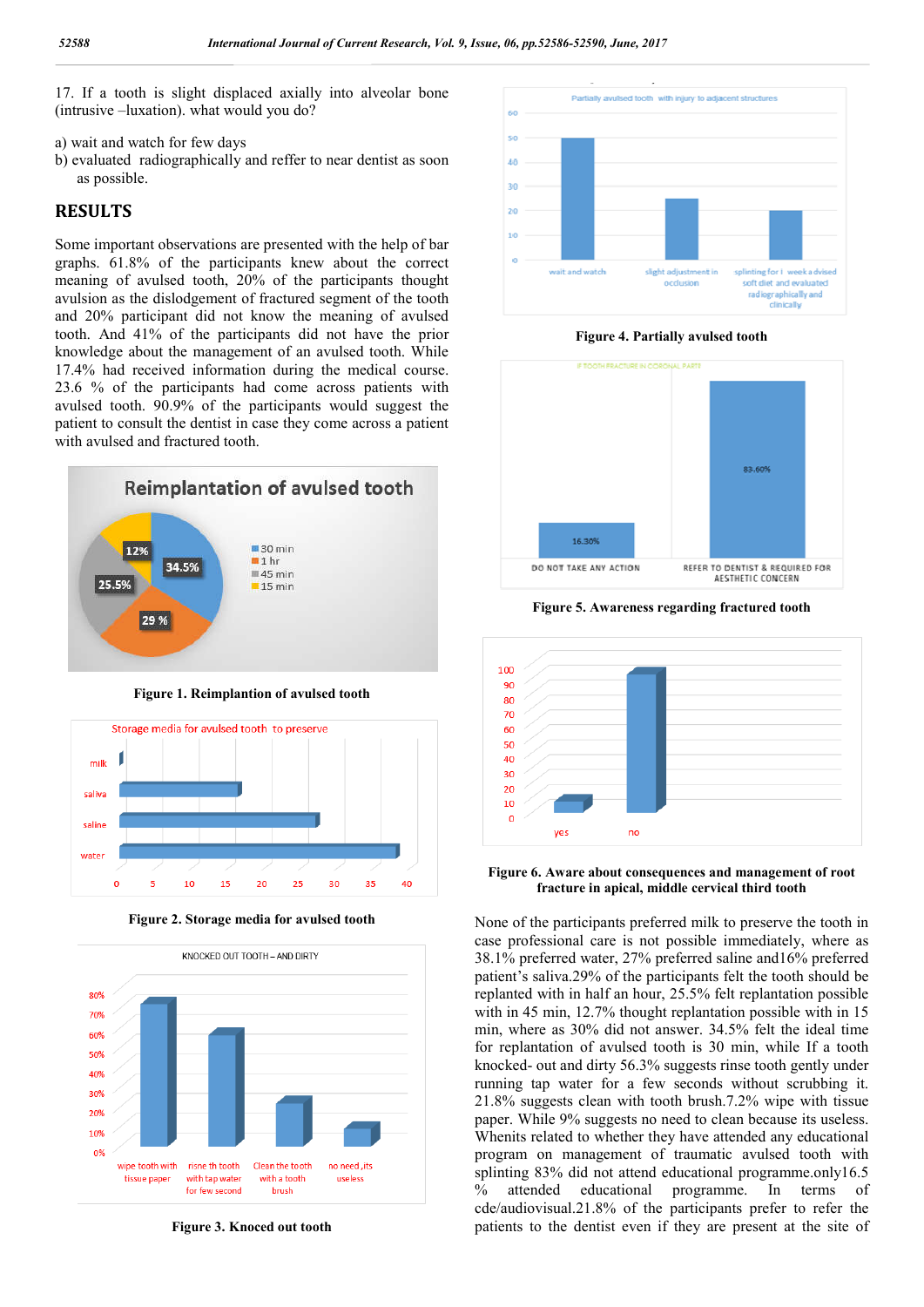injury. Only 29% replant the tooth confidently. While 49.8% do not take any action because of medicolegal consequences. 82.5 % were not aware of about management of a avulsed teeth with open apex. Only 17% aware about.



**Figure 7. Tooth traumatised with vertical fracture involving root**

For a fractured tooth coronaly 83.5% refer to dentist for aesthetic concern when its needful. While 12% do not take any action.92.7% not aware off about root fracture in apical, middle as well as cervical third and its consequences and management. Only 9.2% knows about. Tooth fracture traumatised with vertical fracture involving root.54.2% refers to dentist, evaluated radiographically. 29% suggests wait for few days. while 7.2% suggests do not take any action.60% suggests refer to dentist when tooth displaced axially into alveolar bone –intrusive luxation. 40 % wait and watch for few days.

# **DISCUSSION**

Dental first aid is simple and inexpensive and can dramatically improve future dental outcomes. Dental traumatic injuries may present as an isolated injury or as multiple extended injuries. In either case, medical professionals in their emergency department often treatthem. In study 38.1 % participant Water suggested water because of it's hypotonicity will adversely affect the vitality of the periodontal ligament cellsleading to rapid cell lysis (Trope, 1992). Andreason favours milk as a storage medium as it maintains vitality of periodontal ligament cells upto3 hours. Cvec *et al* found that the avulsed teeth that were soaked in saline solution for 30 minutes before replantation showed less root resorption than those stored dry for 15 – 40 minutes (Blomlof, 1981), and thetooth can be easily carried by the patient keeping in the buccal vestibule. But saliva has a potential for bacterial contamination. The osmolarity of saliva is  $60 - 80$  m osm/ltr much less than the normal range (230 – 400 mosm/ltr) required for cell growth. The osmolarity of milk is 232 mosm/l (Toby Thomas *et al*., 2008). Gamsen et al. has shown that milk is able to maintain the osmotic pressure of periodontal ligament cells, but does not have the ability to reconstitute cell metabolites and restore viability (Shkenazi *et al*., 1999).

There was divergent opinion among the participants regarding the ideal time for replanting the tooth. According to Andreasonand Hjorting, teeth that are replanted within 30 minutes have a better success ratethan those that were extra oral for longer periods of time before replantation (Andreason, 1966). Treatment of avulsed teeth is divided in 2 main stages: 1. emergency treatment that should be provided as soon as possible; and 2. definitive treatment based on a clinical and radiographic follow-up examination. The American

Association of Endodontics (AAE) published therapeutic protocols (Treatment of the avulsed permanent tooth, 1995). To standardize the concept and treatment of dental trauma cases. The recommendations emphasized the importance of minimizing damage to the root cementum and periodontal tissues to prevent infection of the root canal. During the last years, the International Association of Dental Trauma (IADT) published new recommendations that established new concepts and suggestions especially for avulsed teeth that were kept outside of the mouth in nonbiological conditions for more than 60 minutes (Flores, 2001). The new therapeutic protocol emphasizes preconditioning the root as a prior stage to the replantation of the tooth.

Treatment of teeth that have completed root development is different from that involving an immature root. It is very important to take into consideration how long and under which conditions the tooth was kept out of the mouth, Avulsed teeth should be replanted in the socket as soon as possible. The longterm success depends mainly on the extraoralperiod, Treatment of the root surface 1. Eliminate the necrotic tissue from the root surface. The procedure can be performed mechanically (curettage), (Ram, 2004), or chemically using EDTA 24%, citric acid, or sodium hypochlorite (Selvig, 1992; Yang, 1989) 2. Hold the tooth by the crown and irrigate the root surface with sterile saline. 3. Soak the tooth in a sodium fluoride 2.4% 5.5 pH solution for 20 minutes (Shulman, 1973) or, if available, fill the socket with Emdogain (Flores, 2001). In recent years, several treatment modalities were proposed to delay or prevent the associated root resorption and, thus, increase the long-term success rate of avulsed teeth (Ram, 2004). The International Association of Dental Traumatology (IADT) guideline for management of avulsed mature permanent teeth replanted after 60 minutes in dry extraoral conditions endorses the use of Emdogain prior to replantation. Hence Hand outs containing simple guide lines for the emergency management of avulsed tooth were prepared as per the recommendations by International Academy of Dental Traumatology (Flores *et al*., 2007), and distributed to all the medical doctors. It has been recommended that the presence of individuals trained in dental first aid would be an effective way of reducing both the incidence and effects of dental trauma in emergencies should be aware of their important roles in cases of traumatic dental injuries, particularly those involving avulsed Permanent teeth and fractured tooth, in order to minimize later complications. The most important factor in treatment of some dental injuries is time. The longer the time lapse between tooth avulsion and re-implantation, the greater the risk of replacement resorption and inflammatory root resorption.

## **Conclusion**

An education programme should be conducted to increase the knowledge and awareness of management of avulsed& fractured tooth. From the survey conducted many of the participants showed a fair knowledge on the emergency management of an avulsed &fractured tooth and their dilemma pertaining to some aspects of this procedure can be solved by providing required awareness and knowledge. As medical Doctors form a vital link between the patient and the dentist they need to be educated on emergency management of avulsed and fractured tooth. In the same situation dentist can make them aware about certain consequences& treatment modalities required for avulsed and fractured tooth.